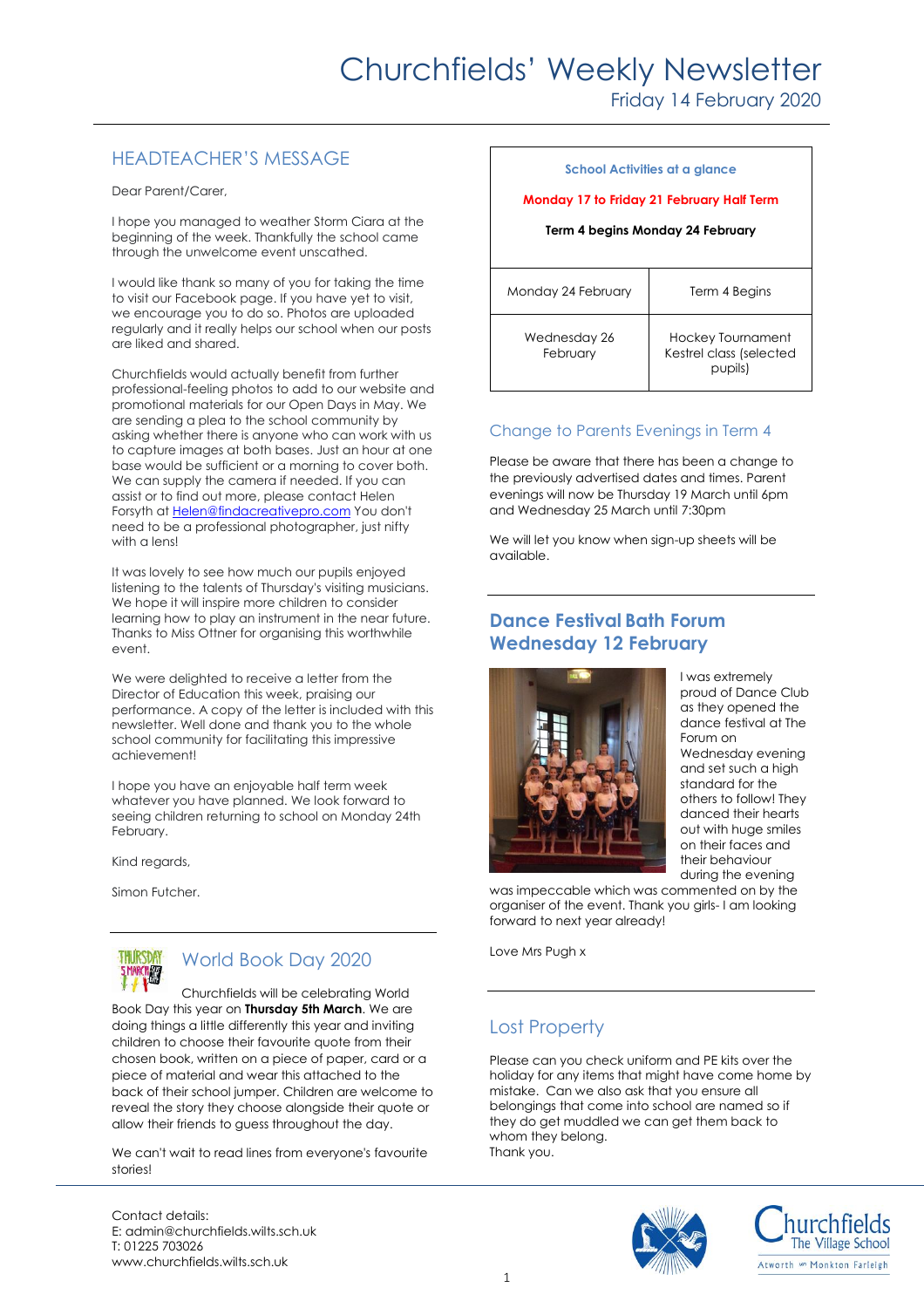Friday 14 February 2020

YEAR 5 KESTRELS enjoyed a creative writing session inspired by the microscopes on loan from the RMS.

WHEN I look through a microscope,

Black peppercorns transform to dragons' eggs with golden bold printings on the shell,

Herbs become a messy pigeon's nest,

Flour changes into millions of crystals in a diamond mine,

And sand becomes hailstones in a windy storm. **Martha**

WHEN I look through the microscopes

I see sand that became rock hard marbles scattered from the seashore

Herbs tuned into rock solid leaves from the crispy cold winter

Sugar turned into dried up translucent silver from the crystal cave

Chilli turned into colourful bark **Castiel**

### The specimen

When I look down the microscope. Sand became crystals scattered across a cave. Herbs became bark on an old oak tree. Chilli became bacon on the grill. Sugar became ice cubes in the frosty winter. Flour became mist on the hilltops. A pencil sharpening became silver feathers from a passing dove. Finally cloves became a beating bat in baseball. **Simon**

KESTRELS have really enjoyed having Mr Kiely in to teach gymnastics this term. We have developed our skills, covering different rolls, headstands and using apparatus.

#### Crescendo Concerts



On Thursday 13th of February we had some very special visitors. In the morning we were lucky enough to have Crescendo Concerts come in and tell us all about music. They were amazing. There were four people who played from wind, percussion, brass and string families. They were extremely funny, there were plenty of opportunities to interact, and Mike (the brass specialist) even played a trumpet out of a hose pipe!

We liked all of the instruments that the people played. Everybody liked the snare drum and the bang was satisfying. We learned about lots of new instruments. My favourite is the marimba - a massive xylophone! As a class our favourite song was Under the Sea on the marimba.

They played a range of pieces: Niobe, In the Hall of the Mountain King, Bolero, New World Symphone, Liebertango and Hungarian Dance. We also did a "one buttock bassline" to the tune of Bolero!

We learnt about the physics and the science behind instruments. We absolutely loved having them in our school and want to learn lots more about all the instruments.

by Kestrels



Contact details: E: admin@churchfields.wilts.sch.uk T: 01225 703026 www.churchfields.wilts.sch.uk



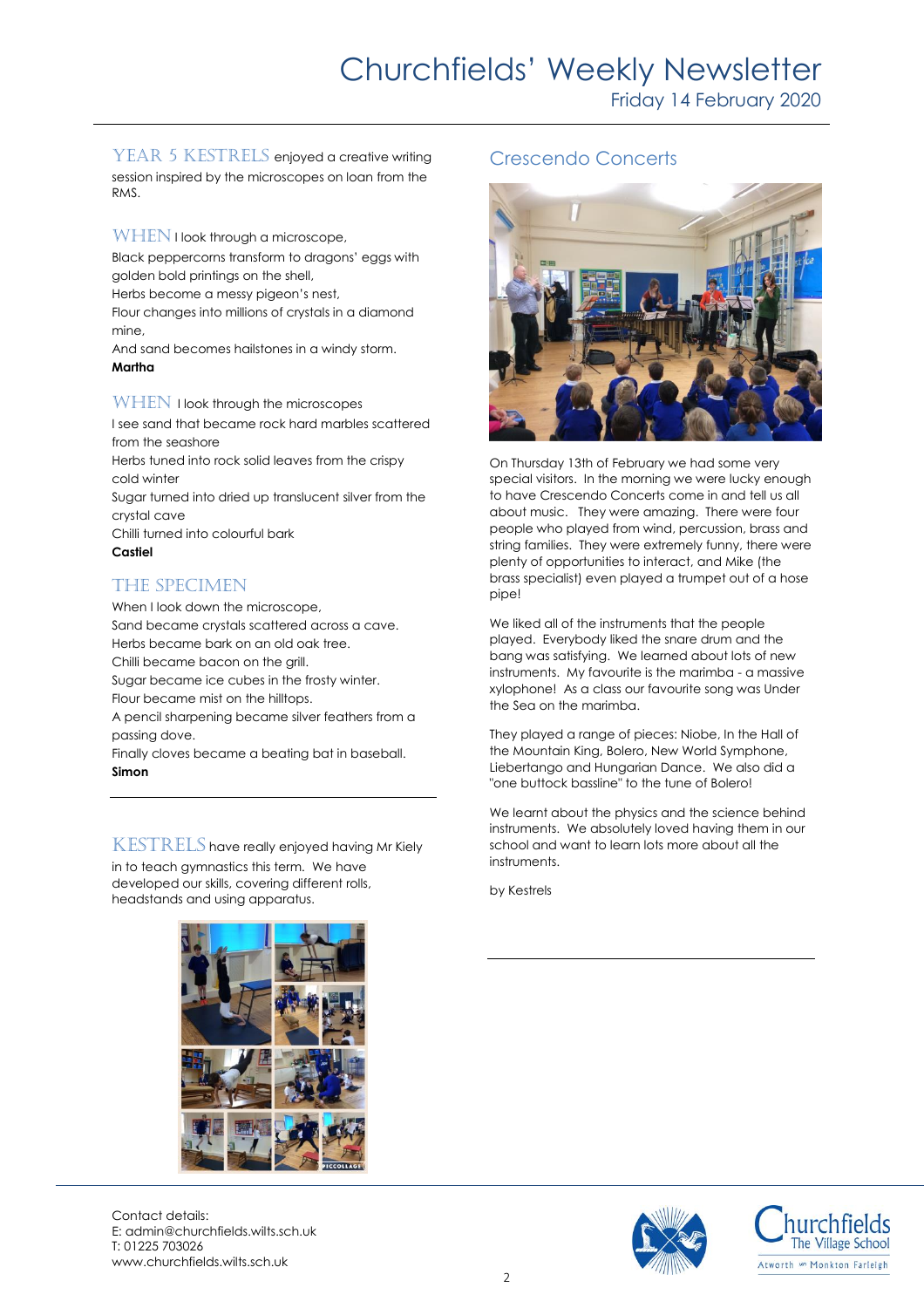# Churchfields' Weekly Newsletter

Friday 14 February 2020



In an effort to reduce, reuse and recycle we will have a pen recycling collection point at each base after half term. Any plastic pens can be recycled and Mrs Liddiard will be coordinating delivery to a collection point. The pens are then up-cycled by Terracycle into plastic pellets which are then made into planters, picnic tables, benches, watering cans etc.

Look out for the collection boxes in the reception areas at each base after half term.



#### **Accepted waste in this programme :**

All writing instruments (except for wooden pencils and chalk) are accepted : Any brand of pen, felt tip, highlighter, marker, correction fluid pot, correction tape, mechanical pencil and eraser pen regardless of their composition.

Note that we **do not** accept glue sticks, erasers, rulers or other cutting objects that could disturb the recycling process. Please be careful not to include any of those items.





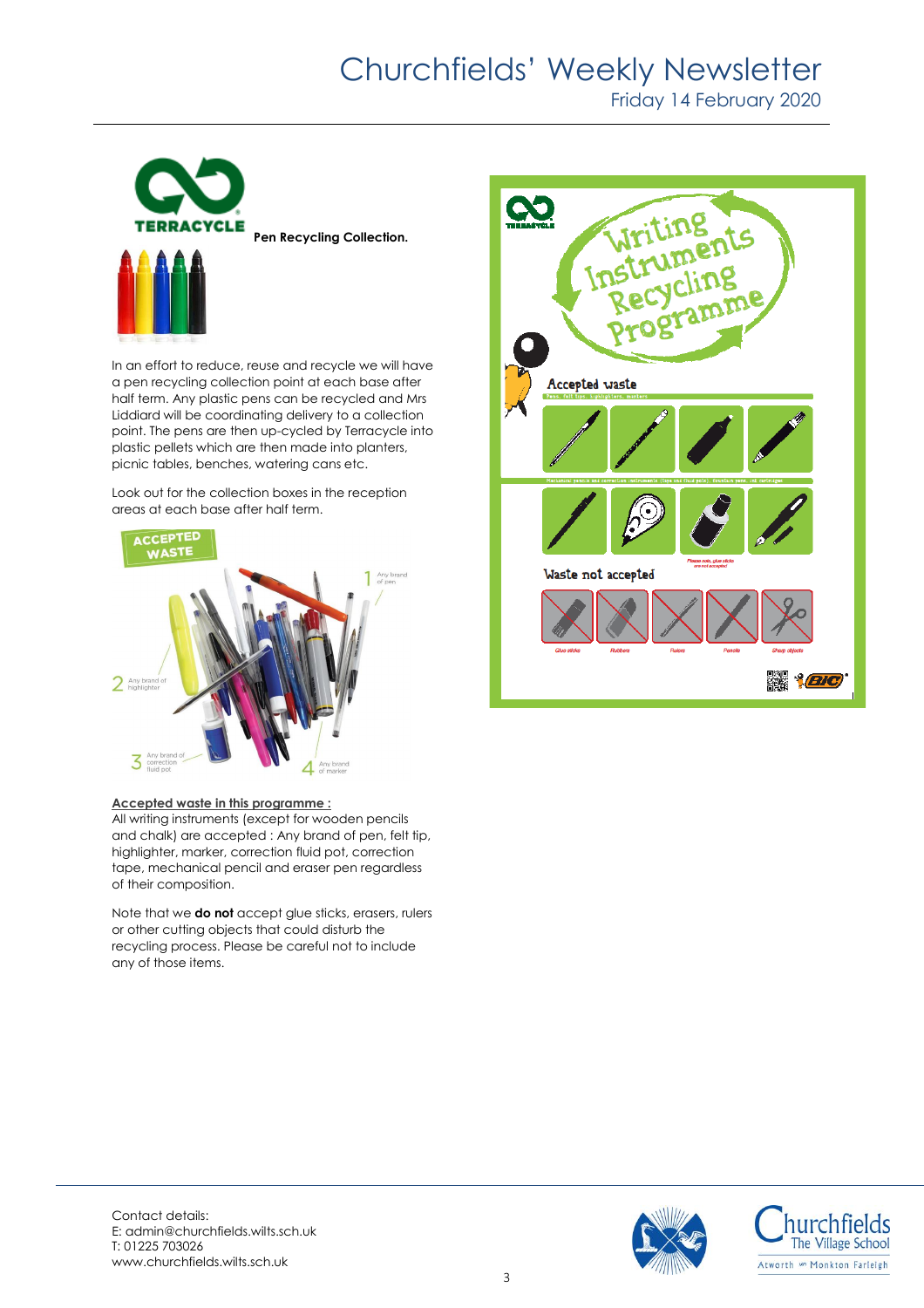# Churchfields' Weekly Newsletter

Friday 14 February 2020



Latest information

Updates on Coronavirus:

<https://www.gov.uk/coronavirus>

Travel advice for those travelling and living

overseas:

[https://www.gov.uk/guidance/travel-](https://www.gov.uk/guidance/travel-advice-novel-coronavirus)

[advice-novel-coronavirus](https://www.gov.uk/guidance/travel-advice-novel-coronavirus)

Public Health England blog: [https://publichealthmatters.blog.gov.uk/2](https://publichealthmatters.blog.gov.uk/2020/01/23/wuhan-novel-coronavirus-what-you-need-to-know/) [020/01/23/wuhan-novel-coronavirus-what](https://publichealthmatters.blog.gov.uk/2020/01/23/wuhan-novel-coronavirus-what-you-need-to-know/)[you-need-to-know/](https://publichealthmatters.blog.gov.uk/2020/01/23/wuhan-novel-coronavirus-what-you-need-to-know/)



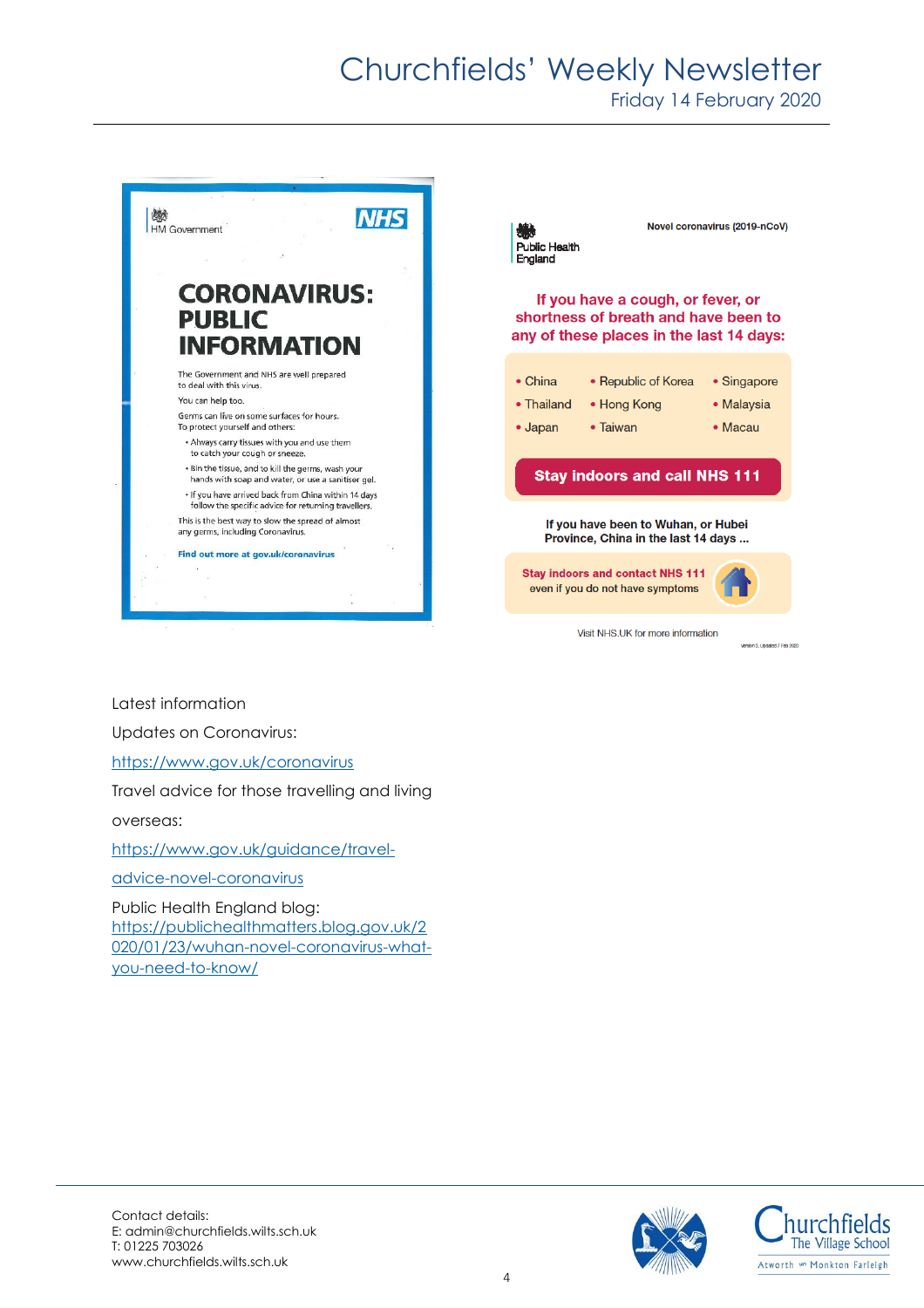## **Wiltshire Council**

13 February 2020

Headteacher and Chair of Governors Churchfields, The Village School

Email: head@churchfields.wilts.sch.uk chair@churchfields.wilts.sch.uk

**Education and Skills School Effectiveness County Hall** Trowbridge Wiltshire **RA14 8JN** 

Our ref: HH/LL/KM

Dear Mr S Futcher and Mr Latimer-Sayer

**Congratulations on your school's performance** 

At present, the responsibilities for educational excellence as set out in section 13A of the Education Act 1996, remain with the local authority. That duty states that a local authority must exercise its education functions with a view to promoting high standards. As well as taking swift and effective action when underperformance occurs in a maintained school, local authorities should encourage good and outstanding maintained schools to take responsibility for their own improvement and to support other schools, and enable other schools to access such support.

I would, therefore, like to take this opportunity to congratulate you on the recently validated outcomes achieved by your pupils in 2019, which are amongst the best primary schools in Wiltshire.

We would particularly like to recognise your achievements in the areas listed below:

- 
- At the end of the Early Years Foundation Stage, your school has achieved significantly higher than the national average.<br>In the Year 1 Phonics screening check, your school has achieved significantly higher than the nationa  $\bullet$

We appreciate that these very good outcomes are due to the sustained commitment, hard work and success of your staff, governors and pupils and recognise that they could not have been achieved without your effective leadership and determination to remain focused on school improvement.

A crucial role for the LA is to ensure that key partnerships are effective in supporting continued success and improvements for schools through our core vision:

'a strong, self-improving, self-sustaining school-led system to improve the educational outcomes for every child in Wiltshire'

We would therefore ask you to consider how you could work closely with other schools to effect improvement to ensure the very best education for every pupil in Wiltshire and give each child the opportunity to fulfill their potential. Please contact Steve Wigley, Regional School Improvement and Excellence Lead - North, if you would like to discuss this further.

I would like to offer my thanks to you and all at your school for your pursuit of the highest standards of educational achievement.

**Yours sincerely** 

 $\#$  Alghes

**Helean Hughes** Director of Education and Skills

**Direct Line:** 01223713233 helean.huehes@wiltshire.cov.uk **Email:** 

c.c. School Improvement Adviser

**3** 0300 456 0100

wiltshire.gov.uk

**B** @WiltshireCouncil

**W** @wiltscouncil

**DIARY DATES TERM 4:**